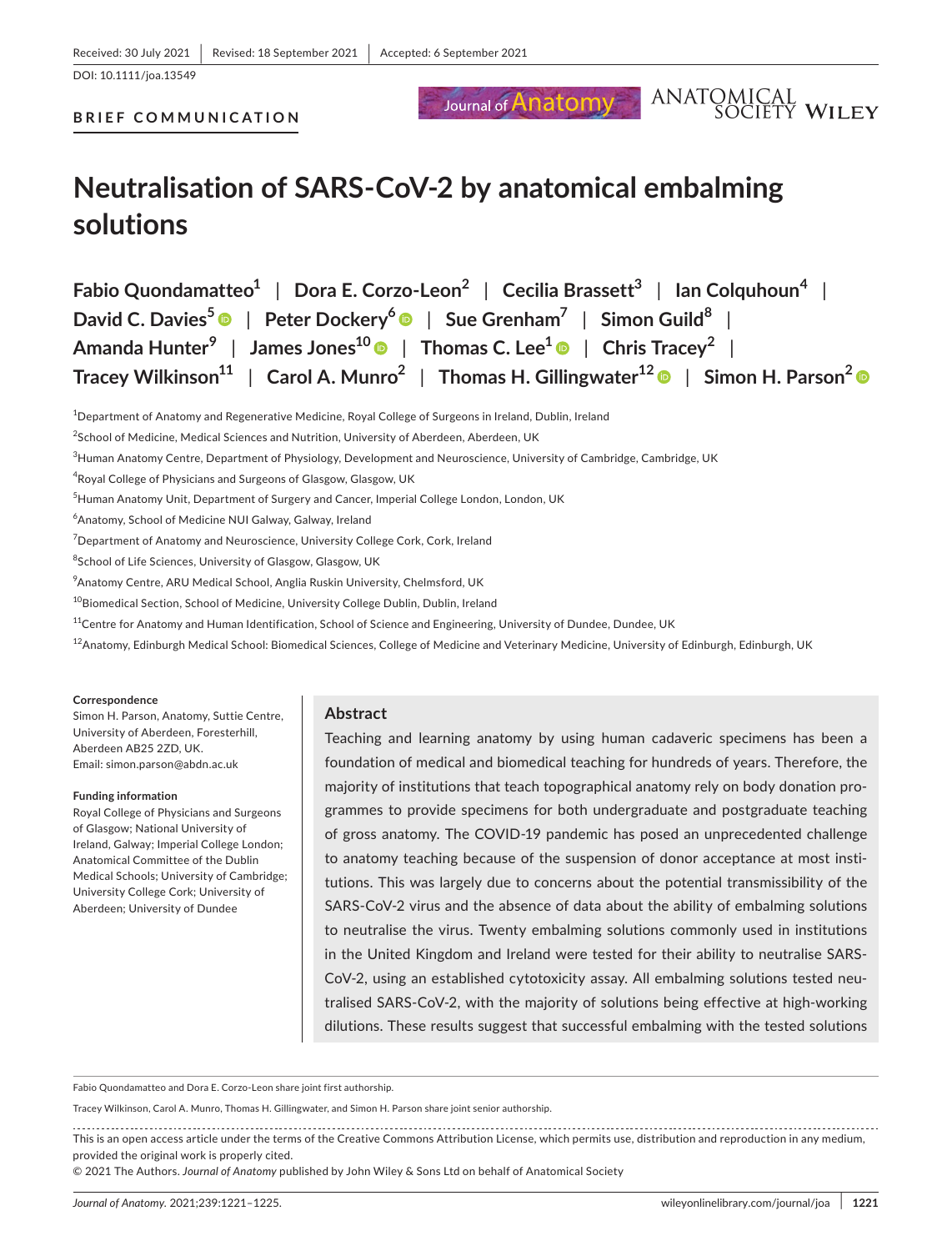**1222 POINT CONTRAL 1223 BOULD AND REPORT OF ALL CONDAMATTEO ET AL.** 

can neutralise the SARS-CoV-2 virus, thereby facilitating the safe resumption of body donation programmes and cadaveric anatomy teaching.

**KEYWORDS** body donation, cadaver, fixation, preservation

## **1**  | **INTRODUCTION**

The use of human cadaveric specimens for anatomy teaching remains a cornerstone of medical and scientific education (Ghosh, 2017). There are currently 47 medical schools in the United Kingdom and Ireland, and at least 2600 worldwide (Duvivier et al., 2014), the vast majority of which rely upon body donation and embalming preservation techniques (Habicht & Kiessling, 2018). The ongoing COVID-19 pandemic resulted in immediate, widespread cessation of the acceptance of donor bodies by medical schools and universities, largely because of the perceived risks to staff and students (Brassett et al., 2020). Moreover, the challenge of community-based testing as well as the poor specificity and sensitivity of some tests meant that there could not be any guarantee that accepted donors were virus-free (Morgan et al., 2021). Critically, there have been no data published about the efficacy of anatomical embalming solutions to neutralise SARS-CoV-2. Such data are urgently required in order to inform decisions about the safe resumption of body donation programmes and cadaver-based anatomy education. Therefore, in the current study, the ability of 20 different, bespoke and commercial anatomical embalming solutions used in the United Kingdom and Ireland, to neutralise SARS-CoV-2, was tested. All 20 solutions tested were effective, several of them at high dilutions, resulting in effective neutralisation of anti-SARS-CoV-2 at concentrations well below those used to embalm a body.

## **2**  | **MATERIAL AND METHODS**

#### **2.1**  | **Cell cultures**

Vero E6 (ATCC<sup>®</sup> CRL-1586™) cells were obtained from the MRC-University of Glasgow Centre for Virus Research. Cells were maintained at 37°C and 5%  $CO<sub>2</sub>$  in Dulbecco Modified Eagle Medium (DMEM) supplemented with 10% foetal calf serum (FCS) and 1% penicillin/streptomycin.

### **2.2**  | **Viral cultures**

SARS-CoV-2 Strain England 2 was obtained from Public Health England and propagated in Vero E6 cells for 72 h at 37°C and 5%  $CO<sub>2</sub>$  in DMEM supplemented with 2% FCS and 1% penicillin/streptomycin. After 72 h, the resulting supernatants were recovered and stored at −70°C. Viruses from second and third cell passages were used in all experiments.

## 2.2.1 | Determination of cytotoxicity levels for each embalming solution

Vero E6 cells of  $3 \times 10^4$  in 10% FCS supplemented DMEM were added to each well of a 96-well plate and incubated for 24–36 h at 37 $^{\circ}$ C and 5% CO<sub>2</sub>. On the day of the experiment, two-fold dilutions (1:2–1:8) were carried out for each embalming solution using DMEM supplemented with 2% FCS. Each two-fold dilution was further diluted 10-fold  $(10^1 - 10^7)$  in 2% FCS supplemented DMEM to obtain a final volume of 50 µl/dilution. Samples of the diluted embalming solution were added to individual wells of a 96-well plate containing Vero E6 cells (described above) and incubated for 1 h at 37°C and 5% CO<sub>2</sub>. After 1 h, 100 µl of DMEM supplemented with 2% FCS was added to each well and the plate was incubated for 72 h at 37°C and 5% CO<sub>2</sub>. After 72 h, cells were fixed for 1 h with 10% neutralbuffered formalin and then stained with 1% crystal violet (CV) in 20% ethanol. Safe dilutions were those at which the embalming solution was not toxic to Vero E6 cells.

#### **2.3**  | **Viral microtitration**

Vero E6 cells were cultured in 96-well plates as described for the cytotoxicity assay above. Each embalming solution was diluted twofold (1:2–1:128) in 2% FCS supplemented DMEM in a final volume of 50 µl. The viral inoculum was prepared in 2% FCS supplemented DMEM at a range of  $4.5 \times 10^8$ –4.5  $\times 10^{10}$  PFU/ml. A 50 µl aliquot of viral inoculum (~2.3  $\times$  10<sup>9</sup> PFU) was added to 50 µl diluted embalming solution and incubated for 1 h at 37 $^{\circ}$ C and 5% CO<sub>2</sub>. After this incubation period, each diluted embalming solution w/virus was further diluted 10-fold (10<sup>1</sup>-10<sup>10</sup>) in 2% FCS supplemented DMEM. Depending on the cytotoxicity, 50 µl samples of each dilution from  $10^4$  or  $10^5$  to  $10^9$  or  $10^{10}$  were transferred into wells of 96-well plates containing the previously prepared  $3 \times 10^4$  Vero E6 cells. Then, Vero cells plus embalming solution/virus were incubated for 1 h at 37°C and 5%  $CO<sub>2</sub>$  (adsorption phase). After the adsorption phase, 100 µl of 1.2% Avicel® PH-101 solution in 2% FCS DMEM were added to each well before the cells were incubated again for 72 h at 37°C and 5% CO<sub>2</sub>. After 72 h, the cells were fixed in 150  $\mu$ l of 10% neutral buffered formalin for 3 h before being stained with 1% CV in 20% ethanol solution. After staining, plaques were quantified, and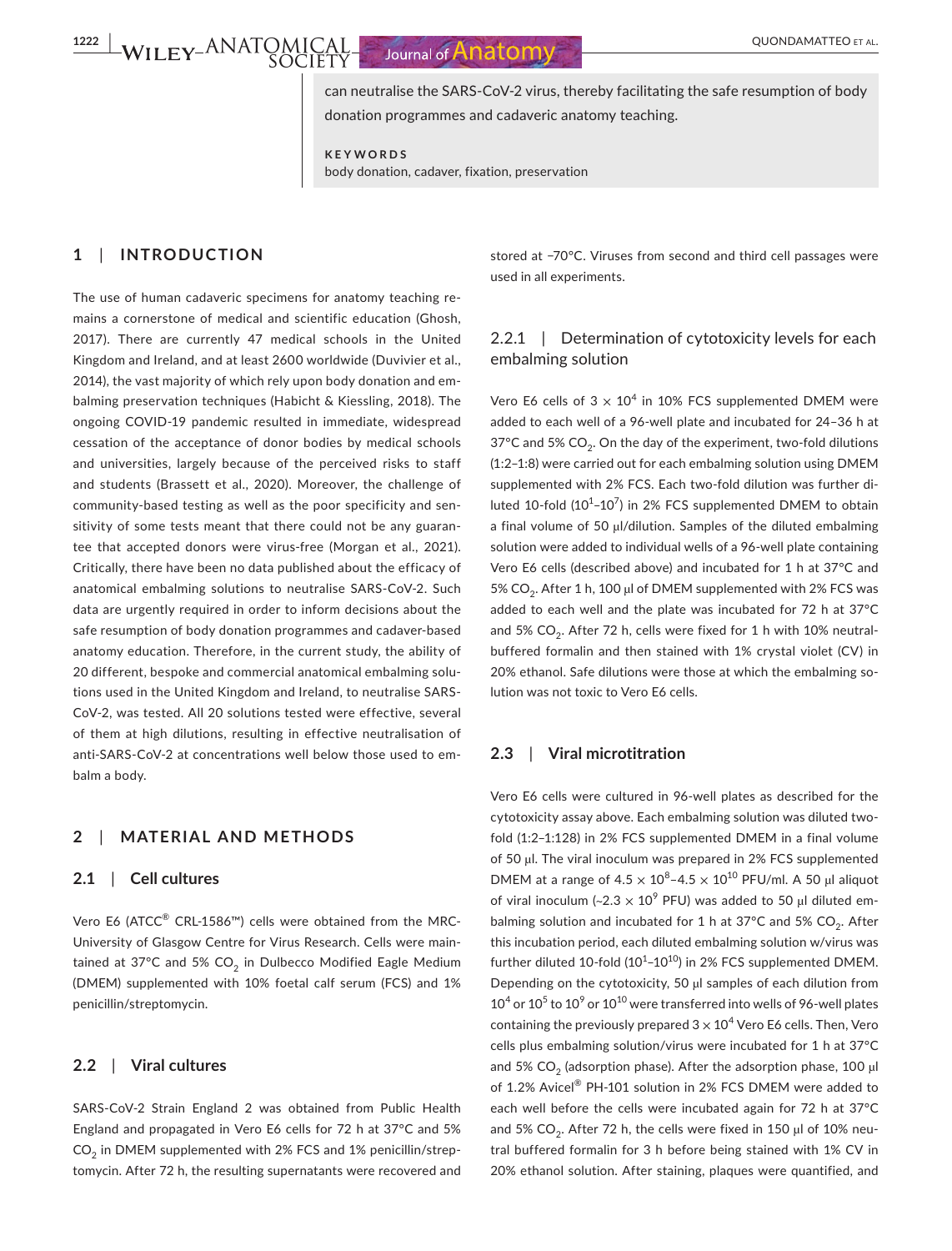|                         |                  |                |                                  |                      |               | 0                               |               |                  |               |                                                            |
|-------------------------|------------------|----------------|----------------------------------|----------------------|---------------|---------------------------------|---------------|------------------|---------------|------------------------------------------------------------|
| Embalming<br>solution   | dilution<br>Safe | 玉              | Formaldehyde<br>(approx.)        | phenol<br>Pure       | Ethanol       | denatured alcohol<br>Industrial | Methanol      | Glycerol         | PEG           | 3-log10 reduction inhibitory<br>dilutions (concentrations) |
|                         | $106$            | 5              | 2.8%                             | 6.1%                 | 58.4%         | $\frac{4}{5}$                   | 3.1%          | $\sum_{i=1}^{n}$ | $\frac{4}{2}$ | 1:2-1:256 (50%-0.39%)                                      |
|                         | $10^{\circ}$     | 5              | 4%                               | 6.1%                 | 58.4%         | $\frac{4}{2}$                   | 3.1%%         | $\frac{4}{2}$    | $\frac{4}{2}$ | 1:2-1:256 (50%-0.39%)                                      |
|                         | $10^7$           | $\overline{a}$ | 9%                               | $\ast$               |               |                                 |               |                  |               | 1:2-1:256 (50%-0.39%)                                      |
|                         | $105$            | $\infty$       | $\frac{4}{2}$                    | $\ast$               |               |                                 |               |                  |               | 1:2-1:256 (50%-0.39%)                                      |
|                         | 10 <sup>5</sup>  | 5              | 4.2%                             | $\frac{4}{\sqrt{2}}$ | 38%           | $\frac{4}{2}$                   | 1.5%          | $\frac{4}{5}$    | $\frac{4}{2}$ | 1:2-1:256 (50%-0.39%)                                      |
|                         | $106$            | 5              | 2.5%                             | 3.5%                 | $\frac{4}{2}$ | $\frac{4}{2}$                   | 77.43%        | 11.5%            | $\frac{4}{2}$ | 1:2-1:256 (50%-0.39%)                                      |
|                         | 10 <sup>4</sup>  | $\Xi$          | 6.5%                             | $\ast$               |               |                                 |               | $\ast$           |               | 1:2-1:256 (50%-0.39%)                                      |
|                         | $104$            | $\sigma$       | 9%                               | $\ast$               |               |                                 |               |                  |               | 1:2-1:256 (50%-0.39%)                                      |
|                         | 10 <sup>5</sup>  | 5              | 3.75%                            | 8.57%                | $\frac{4}{2}$ | $\frac{4}{5}$                   | 57.37%        | 21.43%           | $\leq$        | 1:2-1:256 (50%-0.39%)                                      |
| Q                       | $105$            | 5              | 3.18%                            | 3.63%                | $\frac{4}{2}$ | 72.92%                          | $\frac{4}{5}$ | $\frac{4}{5}$    | 9.09%         | 1:2-1:128 (50%-0.78%)                                      |
|                         | 10 <sup>5</sup>  |                | 1.86%                            | $*$                  |               |                                 |               |                  |               | 1:2-1:128 (50%-0.78%)                                      |
| Ņ                       | $10^5$           | 5              | 2.19%                            | 2.5%                 | $\frac{4}{2}$ | $\frac{4}{5}$                   | 78.26%        | 12.5%            | $\leq$        | 1:2-1:128 (50%-0.78%)                                      |
| ო                       | 10 <sup>5</sup>  | 5              | 2.625%                           | 4%                   | $\frac{4}{2}$ | 62.65%                          | $\frac{4}{5}$ | 17.5%            | $\leq$        | 1:2-1:128 (50%-0.78%)                                      |
| 그                       | $10^5$           | 5              | 2.90%                            | 8%                   | 52.3%         | $\frac{4}{2}$                   | 2.7%          | $\frac{4}{2}$    | $\leq$        | 1:2-1:128 (50%-0.78%)                                      |
| بہ                      | $10^2$           |                | 0.67%                            | ×                    |               |                                 |               |                  |               | 1:2-1:64 (50%-1.56%)                                       |
| $\overset{\circ}{\sim}$ | $10^3$           | 5              | 2.61%                            | $\ast$               |               |                                 |               |                  |               | 1:2-1:64 (50%-1.56%)                                       |
|                         | $10^3$           |                | $\stackrel{\triangleleft}{\geq}$ | 7%                   | 50%           | $\frac{4}{2}$                   | $\frac{4}{2}$ | 23%              | $\leq$        | 1:2-1:16 (50%-0.6.25%)                                     |
| $\frac{\infty}{\infty}$ | 10 <sup>3</sup>  | 5              | $\frac{4}{2}$                    | 7.27%                | $\frac{4}{2}$ | 36.37%                          | $\frac{4}{2}$ | 18.17%           | $\frac{4}{2}$ | 1:2-1:16 (50%-0.6.25%)                                     |
| $\frac{9}{1}$           | 10 <sup>5</sup>  | 4              | 3.07%                            | 5.62%                | $\leq$        | $\frac{4}{2}$                   | 21.23%        | 21.05%           | $\leq$        | 1:2-1:16 (50%-0.6.25%)                                     |
| $_{20}$                 | 10 <sup>3</sup>  |                | 1.29%                            |                      |               |                                 |               |                  |               | $1:2 - 1:4$ (50%-25%)                                      |
|                         |                  |                |                                  |                      |               |                                 |               |                  |               |                                                            |

TABLE 1 Safe dilution, chemicals, pH and range of SARS-CoV-2 neutralisation of each embalming solution tested **TABLE 1** Safe dilution, chemicals, pH and range of SARS-CoV-2 neutralisation of each embalming solution tested

Note: N/A denotes a chemical not contained in a particular embalming solution. *Note:* N/A denotes a chemical not contained in a particular embalming solution.

"A chemical whose presence in a particular embalming solution is either not known or not shown in this table. \*A chemical whose presence in a particular embalming solution is either not known or not shown in this table.

 $\overline{a}$ 

 $\overline{\phantom{a}}$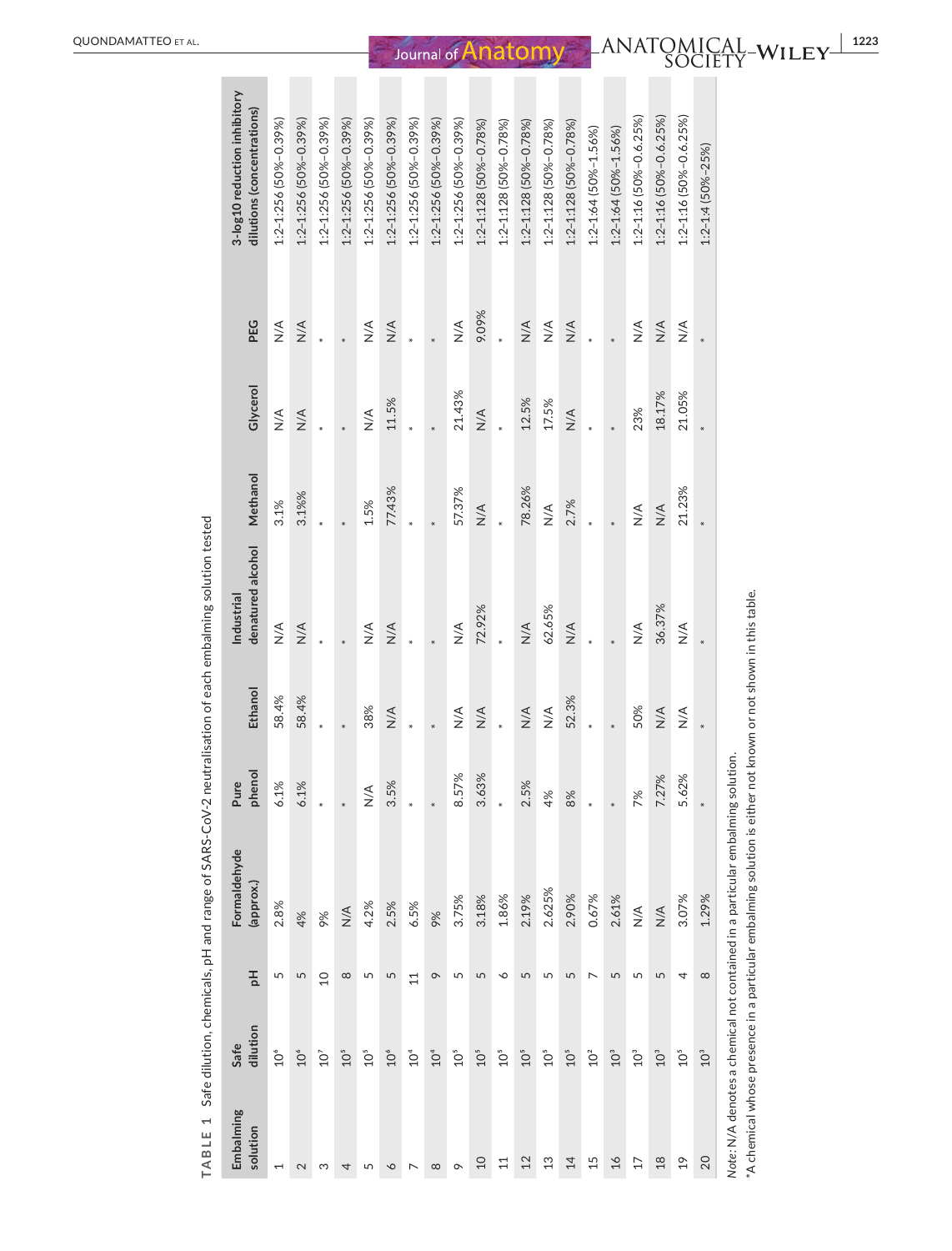**1224 WILEY-ANATOMICAL** Journal of **Anatomy** CONDITIBUTED ET AL.

viral titres were determined as previously published (Baer & Kehn-Hall, 2014). Each embalming solution and its two-fold dilutions were tested in three independent experiments.

### **3**  | **RESULTS AND DISCUSSION**

In order to rule out a potential direct cytotoxic effect of the embalming solutions tested on the Vero E6 cell system, dilutions of the embalming solutions that were non-toxic to Vero E6 cells were determined. The non-toxic dilutions for each embalming fluid tested (safe dilution) are listed in Table 1. This eliminated any potential cytotoxic effects of the embalming solutions on the Vero E6 cells and ensured that data obtained would be based solely upon the ability of an embalming solution to neutralise the virus.

Almost half of the embalming solutions tested (nine out of 20, 45%) showed the ability to neutralise the virus  $($ >3-log<sup>10</sup> reduction) at all dilutions (1:2–1:256, corresponding to solution concentrations of 50%–0.39% of the original solution that is used to embalm a body). Moreover, five out of 20 (25%) embalming solutions showed the ability to neutralise the virus at most dilutions (1:2–1:128, corresponding to 50%–0.78% of the original). Two solutions showed the ability to neutralise the virus at dilutions 1:2– 1:64 (50%–1.56% concentration of the original), while four solutions showed less ability to neutralise the virus (three solutions 1:2–1:16, concentration 50%–6.25%, and one 1:2–1:4, concentration 50%–25%; Figure 1; Figures S1 and S2; Table 1). Interestingly, while embalming solutions with the low ability to neutralise the virus tended to have lower concentrations of formaldehyde, there were exceptions. These included for example solution 19 with a relatively high formaldehyde content and relatively lower efficacy against SARS-CoV-2, and solutions 4, 17 and 18 which do not contain any formaldehyde but showed efficient inhibitory activity (particularly solution 4 that performed also at very high dilutions). This may primarily be due to alternative ingredients such as glutaraldehyde (for solution 4) or phenol (for solutions 17 and 18).

These findings clearly demonstrate that all 20 solutions tested to neutralise the SARS-CoV-2 virus in vitro, 14 of them at very high dilutions (up to 256 or 128 times, i.e. 0.39% or 0.78% of the original solution). These data should inform decision-making about the safety of embalming procedures for the resumption of body donor programmes. From a practical point of view, embalming involves perfusion of approximately 20–25 L of embalming fluid into an adult body, resulting in a dilution of approximately 1:4, that is a four-fold dilution of the embalming solution. Therefore, in the context of optimal perfusion of the body with embalming solution, it is reasonable to suggest that the fluid that penetrates the body would remain at a higher concentration than the concentrations shown to inactivate the SARS-CoV-2 in the current study. Therefore, the embalming solutions tested in the current study are likely to neutralise SARS-CoV-2 in donor tissues when delivered using standard embalming procedures.



**FIGURE 1** Schematic representation of the summary of the antiviral performance of the 20 embalming solutions tested at different dilutions starting from a 1:2 up to a 1:256 dilution. Solutions 1–9 (red) neutralised the SARS-CoV-2 at all dilutions tested, solutions 10–14 (blue) neutralised the SARS-CoV-2 up to a dilution of 1:128, solutions 15 and 16 (green) neutralised the SARS-CoV-2 up to a dilution of 1:64, solutions 17–19 (cyan) neutralised the SARS-CoV-2 up to a dilution of 1:16 and solution 20 (indigo) neutralised the SARS-CoV-2 up to a dilution of 1:4. For details on the content of each solution, see Table 1 and Table S1. For the detailed graphic representation of the performance of each embalming solution, see Figures S1 and S2 [Colour figure can be viewed at [wileyonlinelibrary.com](https://onlinelibrary.wiley.com/)]

While this study provides significant reassurance that anatomical embalming solutions effectively neutralise SARS-CoV-2, it should be noted that donor bodies still need to be handled by technical personnel upon their arrival and during the embalming process. While this activity tends to involve small numbers of appropriately trained professionals, it is clear that suitable Personal Protective Equipment and safety measures, such as those normally employed for embalming to protect against agents such as HIV, hepatitis B and Ebola still need to be rigorously employed. Similarly, despite the high efficacy of the embalming solutions tested in neutralising SARS-Cov-2, we continue to urge caution in accepting bodies and avoid cases of suspected or certified SARS-CoV-2 infection. The current findings leave the question open of how to operate fresh-frozen body donor programmes safely (such as those commonly used for surgical research and training; Hayashi et al., 2016), where donor material is not embalmed, given that SARS-CoV-2 remains stable and viable for longer at low temperatures (Aboubakr et al., 2021; Chin et al., 2020).

Interestingly, the soft embalming solutions tested, that is 4, 11, 15, 16, 17, 18, 20, also showed efficacy in neutralising the virus and these may represent a suitable alternative during the COVID era for anatomical units otherwise routinely using fresh frozen bodies. In particular, as noted above, some of them do not contain formaldehyde (4, 17 and 18) and their embalming potential relies on the inclusion of biocides (significant amounts of glutaraldehyde and phenol) that enable embalming and the neutralisation of SARS-CoV-2, without the tissue fixation associated with classical formalin-based solutions.